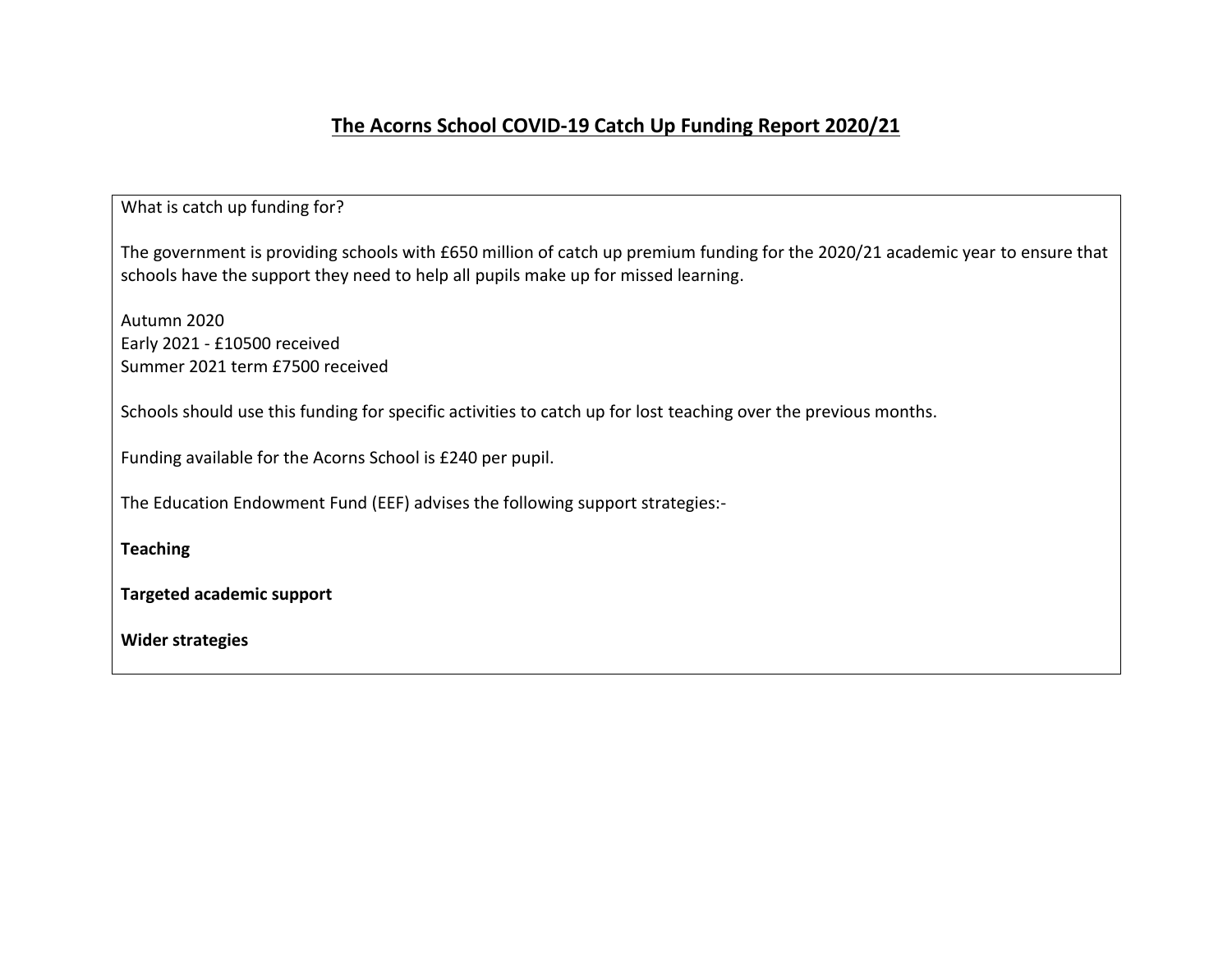| <b>Summary Information</b>     |                                                              |
|--------------------------------|--------------------------------------------------------------|
| Total number of pupils 75      | Amount of catch-up premium per pupil £240                    |
| Total catch-up premium budget: | Allocation for 2020/21 financial year: £18000                |
| 75*£240=£18000                 | Remainder of allocation carried forward to 2021/22 financial |
|                                | year: £7500                                                  |

# **Strategy Statement The Acorns School**

Identified impact of lockdown learning for some Acorns pupils

- The majority of Acorns pupils reside in the bottom 2% of wards in the country for deprivation.
- The rate of free school meals averages around 70%.
- 75% of pupils are disadvantaged.
- 66% are on the continuum of need with 17% currently on level 4 or are looked after.
- In lockdown 1 and 2 many pupils were unable to access virtual learning because they did not have a suitable device. Year 11 pupils were trying to access online GCSE lessons on their phones.
- Many of our pupils are of low cognitive ability (45%) and 13 pupils have EHCPs. Many of these pupils found it difficult to engage with home learning.
- 24 Places were offered in school during lockdown 3 to pupils with an EHCP or high social needs, of these 17 accepted. A further 11 Year 11s were offered places in school, of these 6 accepted.
- New pupils referred for admission after lockdown are increasingly complex and many have missed significant periods of school since the first lockdown. A number of KS3 pupils will require intervention with an Educational Psychologist as the first steps towards applying for an EHCP.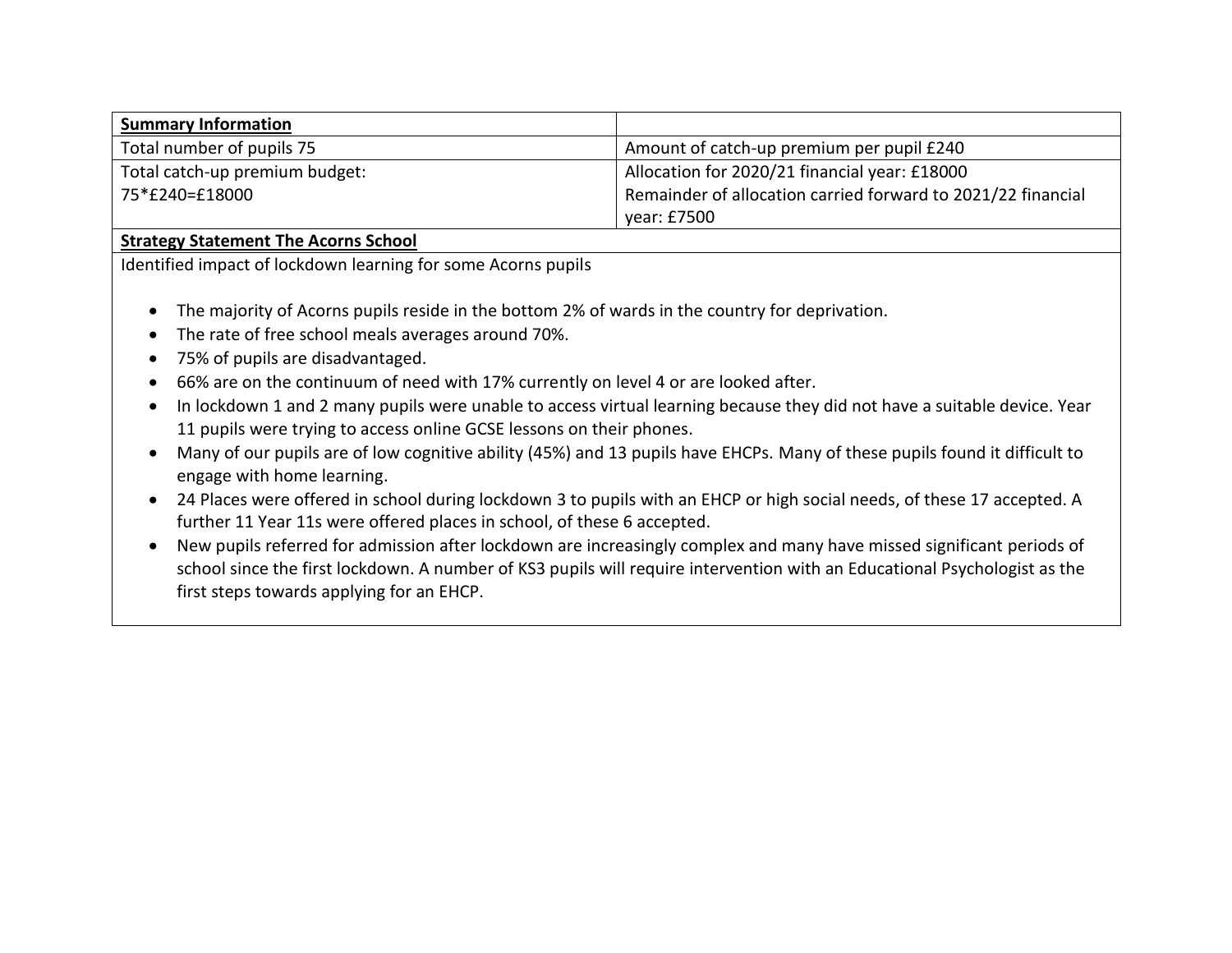## **Teaching**

High-quality teaching for all Effective diagnostic assessment Supporting remote learning Focusing on professional development

#### **Aims of strategy**

The provision of high quality teaching and support is at the heart of improving student outcomes. Therefore a priority for Acorns has been to ensure that all learners receive appropriate specialist academic and personal support. The development of a high quality virtual platform for lessons meant that teaching could continue online with live lessons and an academic timetable during lockdowns.

The focus on personal development for staff in 2020 was aimed at skilling teachers and TAs up very quickly to move onto a virtual learning platform. In 2021 the focus will move to CPD via the National College, so that CPD can be highly individualised according the needs of each member of staff.

| <b>Action</b>                  | Impact                           | Lead     | Cost £   |
|--------------------------------|----------------------------------|----------|----------|
| Development of virtual         | An academic timetable which      | S Heaton | $\Omega$ |
| learning platform (Microsoft   | mirrors the timetable in school  |          |          |
| 365 Teams)                     | has been used to support         |          |          |
|                                | remote learning. Pupils have     |          |          |
|                                | been able to access live, online |          |          |
|                                | lessons during lockdowns.        |          |          |
| CPD to deliver remote learning | Staff CPD in 2020 was focused    | S Heaton | $\Omega$ |
|                                | on skilling staff up to deliver  |          |          |
|                                | and support live lessons on a    |          |          |
|                                | virtual platform.                |          |          |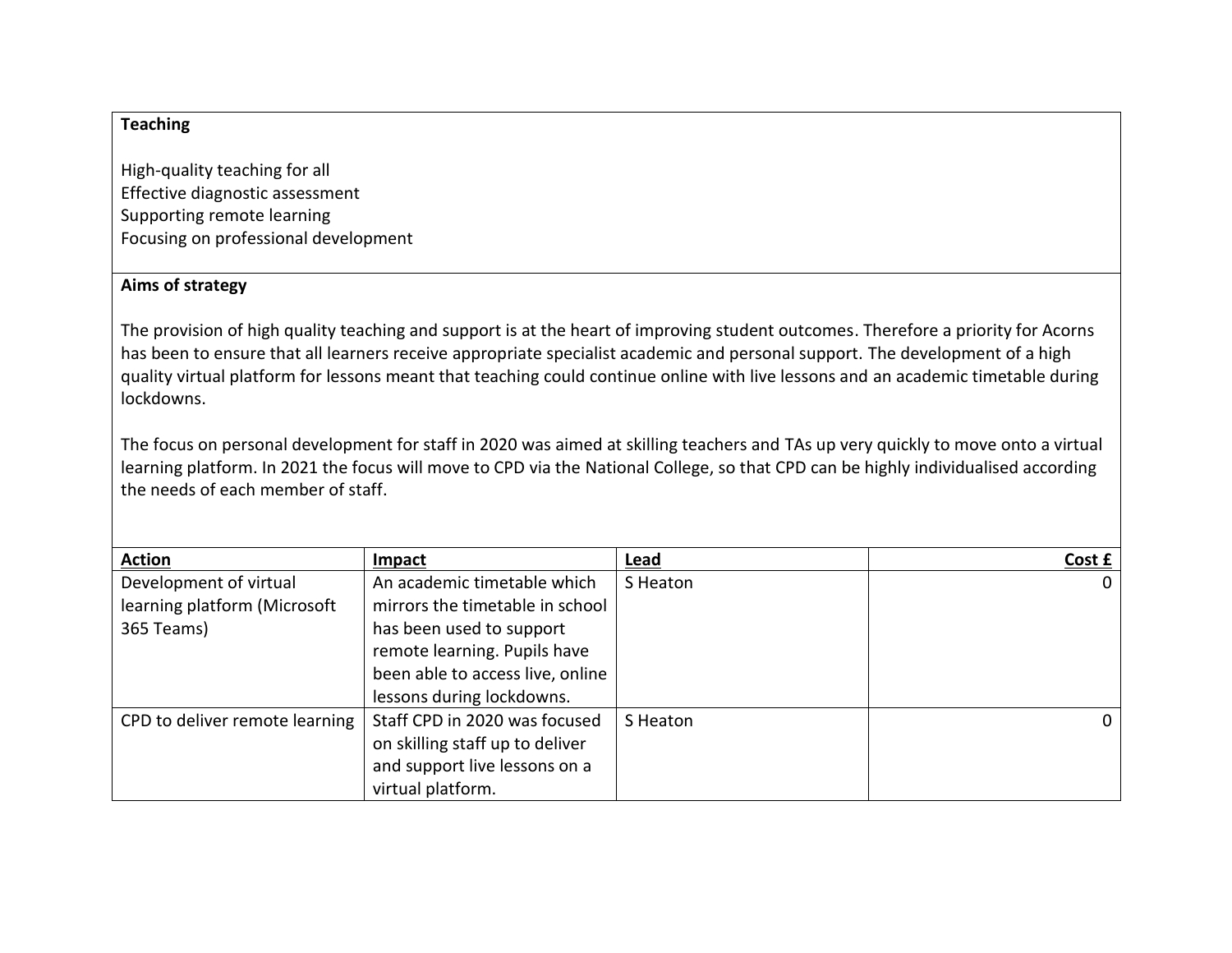| National College 3 year<br>membership | Annual membership for all<br>staff, access to high quality<br>CPD via webinars.<br>Topics include: Mental Health,<br>Safeguarding, PSHE, Ofsted,<br>Teaching, SEND, Leadership<br>and Research<br>All staff have been allocated<br>an hour a week on their<br>timetables so that they are<br>able to access these resources. | J Hodson/H Cutts | 2388.00 |
|---------------------------------------|------------------------------------------------------------------------------------------------------------------------------------------------------------------------------------------------------------------------------------------------------------------------------------------------------------------------------|------------------|---------|
| <b>Total</b>                          |                                                                                                                                                                                                                                                                                                                              |                  | 2388.00 |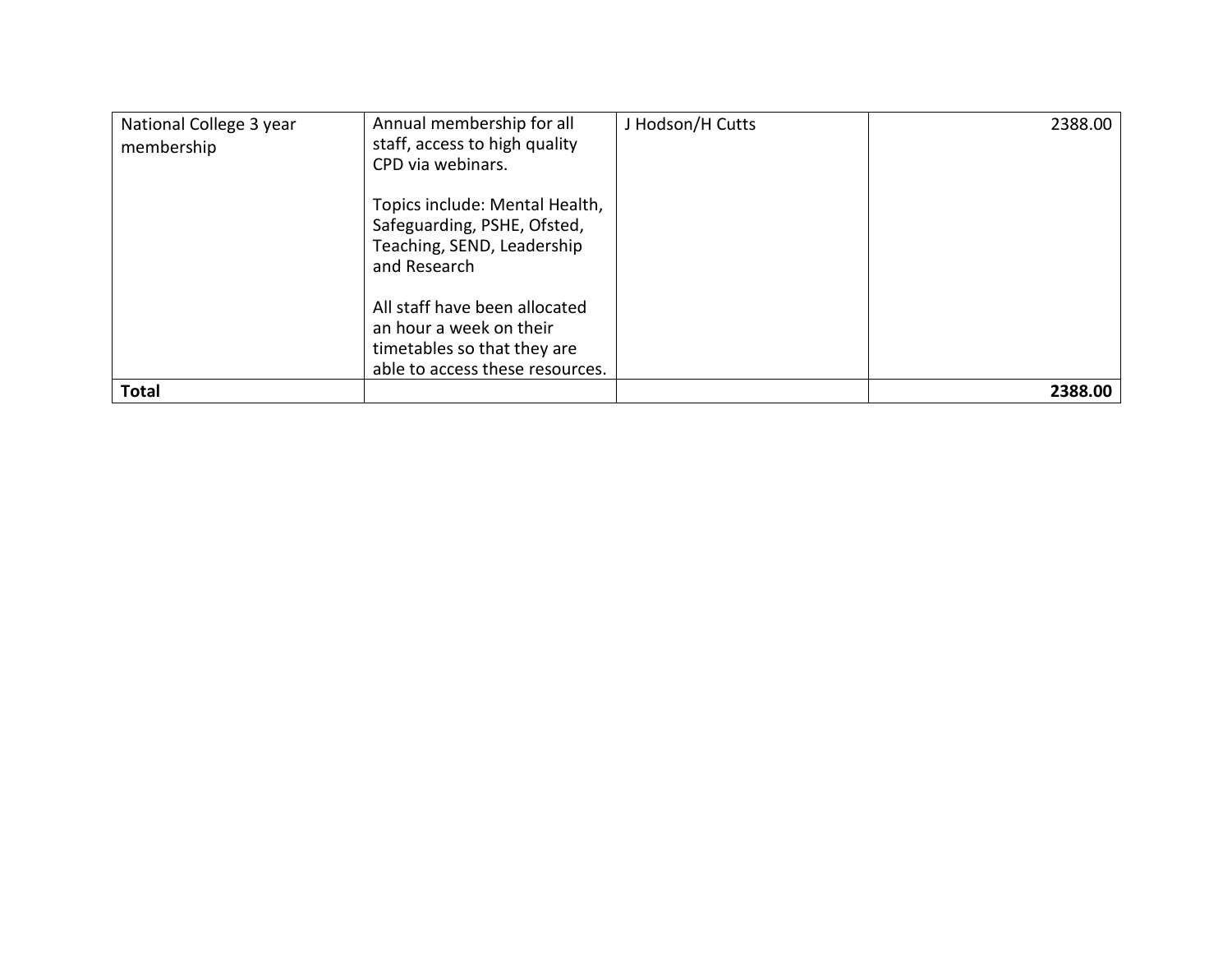#### **Targeted academic support**

High-quality one to one and small group tuition Teaching assistants and targeted support Planning for pupils with Special Educational Needs and Disabilities (SEND)

#### **Aims of strategy**

A highly personalised approach to working with each student has been strengthened, capitalising on strong working relationships between teacher-pupil-keyworker. We have created blended learning experiences for students when needed. Students work in small groups or have bespoke 1:1 sessions with teachers and teaching assistants. These can be online or in school as we have ensured that all pupils have either physical or remote access to our site.

There are 13 pupils currently with EHCPs and nearly half of pupils have low cognitive ability. The EEF found strong evidence that explicit instruction, scaffolding, flexible grouping and cognitive and metacognitive strategies are key components of high-quality teaching and learning for pupils with SEND. We are focusing on re-engaging our learners through a 'back to basics' programme using meta cognitive strategies, giving specific verbal feedback during small group/ 1-1 teaching in lessons and supporting the development of reading skills. This is to ensure that each pupil is able to access all learning opportunities. The timetable ensures that there is time to develop high quality on-line resources effectively supporting the blended curriculum.

In Maths there was a high level of pupil involvement online in KS4 with little loss of learning identified during lockdown. In KS3 individual gaps have been identified and individual targeted intervention has been put in place, using White Rose Maths.

In English there was less engagement on line in KS3, particularly with lower ability learners. New pupil admissions in KS3 have missed significant amounts of schooling over lockdowns and will require enhanced teaching to help them to catch up. This is reflected in the planned use of catch up funding.

| <b>Action</b>         | Impact                    | Lead    | Cost £ |
|-----------------------|---------------------------|---------|--------|
| Rapid PlusALDS 3 Year | To be used with Cedar KS3 | S Evans | 977.39 |
| Subscription          | Nurture group from        |         |        |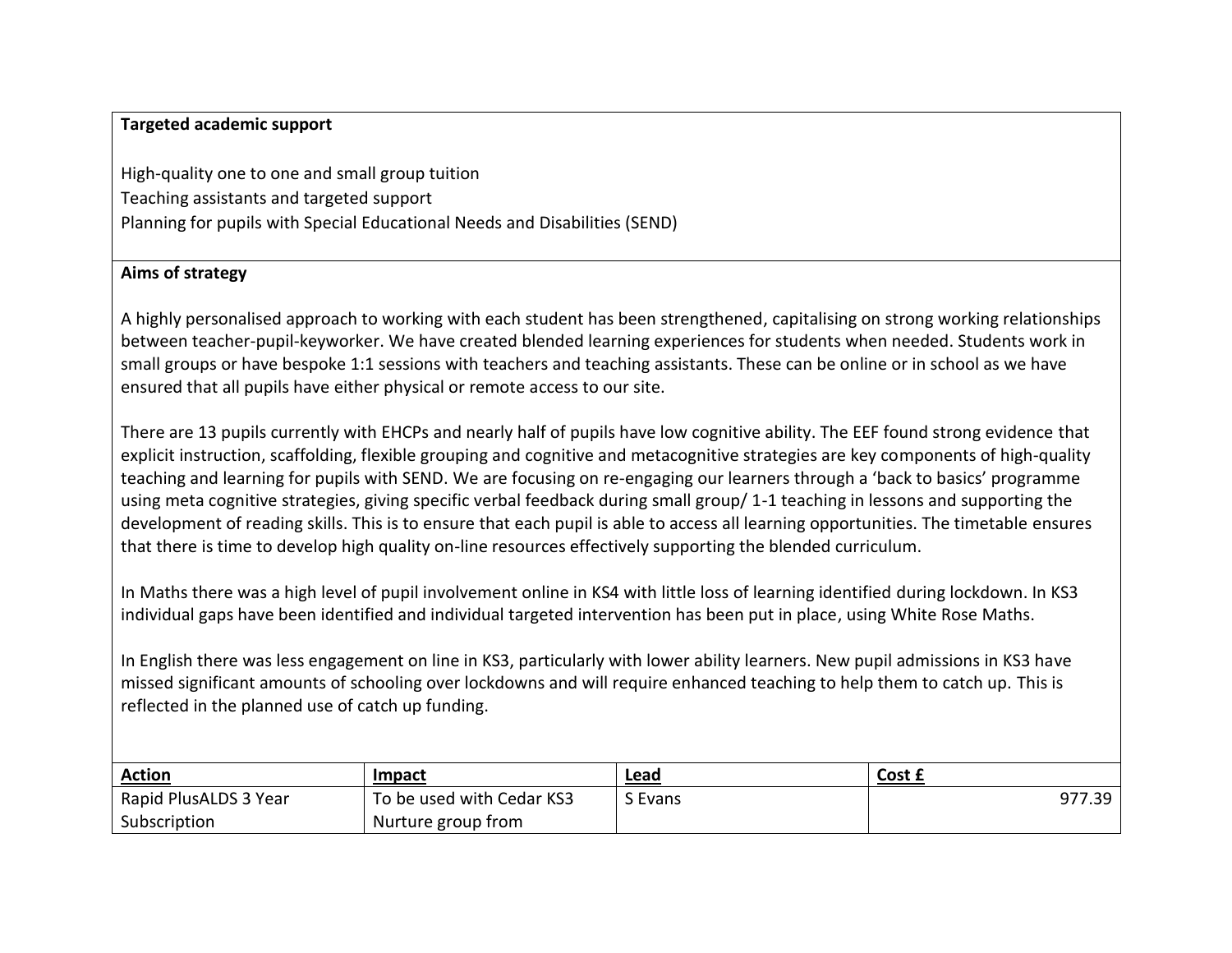|                                     | September 2021 to support        |         |         |
|-------------------------------------|----------------------------------|---------|---------|
|                                     | reading and comprehension        |         |         |
|                                     | through the in-class PCs. Can    |         |         |
|                                     | also be used to support other    |         |         |
|                                     | students at KS3 who are          |         |         |
|                                     | identified as having a 'low'     |         |         |
|                                     | reading age (between 6.6 and     |         |         |
|                                     | 9.6) as part of a coordinated    |         |         |
|                                     | intervention program. The        |         |         |
|                                     | program can also be used on      |         |         |
|                                     | iPads or laptops.                |         |         |
| Skills for Writing                  | To be used by all Key Stage 3    | S Evans | 486.59  |
| <b>Active Learn</b>                 | students as an integrated part   |         |         |
| <b>Digital Service Subscription</b> | of the curriculum for 2021-      |         |         |
|                                     | 2022 academic year. Will         |         |         |
|                                     | support Teaching and Learning    |         |         |
|                                     | of 'low' ability students at Key |         |         |
|                                     | Stage 4 as strategies can be     |         |         |
|                                     | embedded across the English      |         |         |
|                                     | curriculum and across key        |         |         |
|                                     | stages.                          |         |         |
| <b>Total</b>                        |                                  |         | 1463.98 |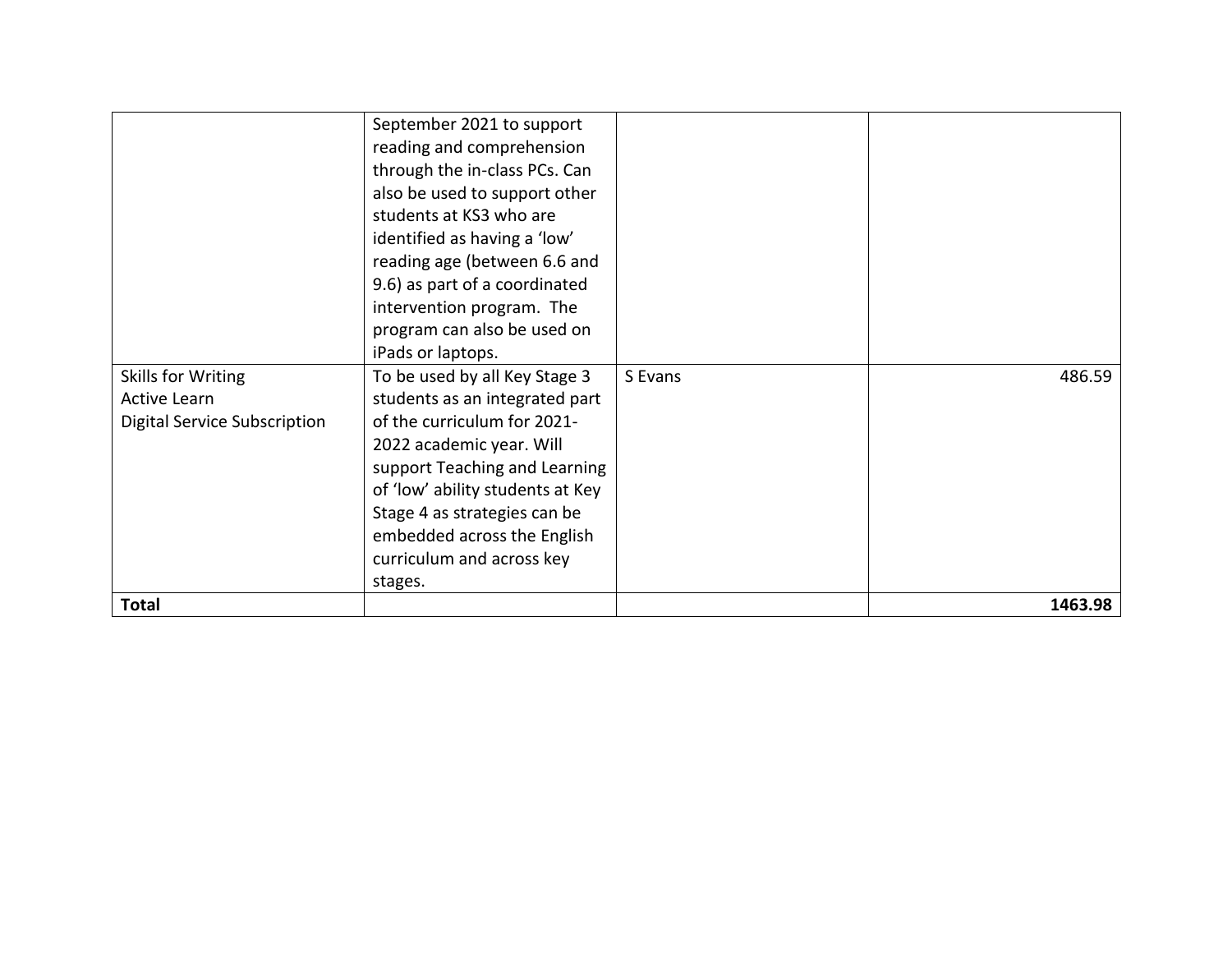## **Wider strategies**

Supporting pupils' social, emotional and behavioural needs. Planning carefully for adopting a Social and Emotional Learning curriculum Meeting the needs of a more complex cohort of pupils post lockdown

#### **Aims of strategy**

All of our students have barriers to learning and Covid 19 has added to these. The main concerns for us as a school have been access to IT, attendance, school meals and safeguarding for all. A highly structured approach to welfare checking and risk assessing is utilised during periods of lockdown or absence from school.

Digital poverty is a huge challenge for many of our pupils. Initially Acorns received 6 DFE devices (2 were returned as unable to access software). A further 4 were allocated. A decision was made to use the school budget to provide wider access to lap tops. This has enabled us to ensure pupils have equal access to the provision required in line with DFE guidance.

The needs of pupils following lockdown are more complex than ever. This means that we need to increase our expertise in how to support pupils with SEND. We are investing in the training of a second SENCO in order to meet the needs of our pupils, to offer additional leadership and support across the school.

To support pupils with social, emotional and behavioural needs, The Acorns will be joining with other Local PRUs to work on an ELSA training programme to train Emotional Literacy Support Assistants. They help young people learn to understand their emotions and respect the feelings of those around them. They provide them with the time and space for pupils to think about their personal circumstances and how they manage them.

| <b>Action</b>                 | Impact                         | Lead             | Cost £ |
|-------------------------------|--------------------------------|------------------|--------|
| Welfare/ risk assessment tool | A live log is kept of daily    | J Hodson/H Cutts |        |
|                               | welfare contacts made by staff |                  |        |
|                               | and any concerns are flagged   |                  |        |
|                               | and acted on immediately       |                  |        |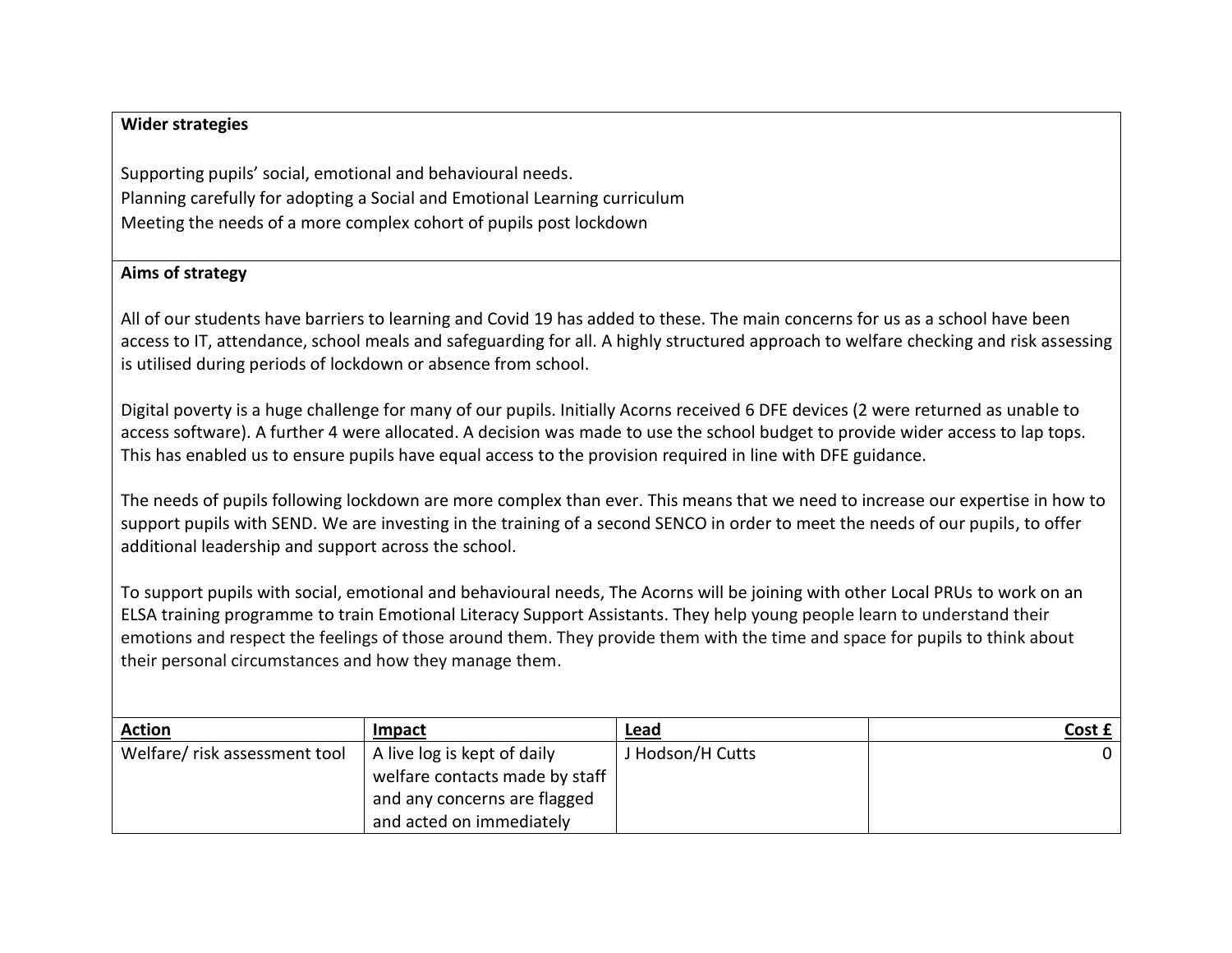| Learning Bus in the community                                                                | During lockdown a stall was<br>set up and manned in The<br>Concourse, Skelmersdale so<br>that pupils could collect<br>stationery and other<br>resources.                                                                                                  | P Walsh/S Murphy      | $\mathbf 0$ |
|----------------------------------------------------------------------------------------------|-----------------------------------------------------------------------------------------------------------------------------------------------------------------------------------------------------------------------------------------------------------|-----------------------|-------------|
| Lap tops for pupils to<br>supplement small DfE<br>allocation                                 | Laptops provided to all pupils<br>who did not have access to a<br>suitable device. This enabled<br>them to attend online lessons<br>and to complete work set and<br>email it to teachers.                                                                 | A Heyes/S Heaton      | 9400.00     |
| Wifi access for pupils                                                                       | To enable pupils to access<br>online lessons.                                                                                                                                                                                                             | A Heyes               | 200.00      |
| Meal packages provided in<br>school and for take away<br>when voucher system not in<br>place | Food parcels made up in<br>school and distributed before<br>new voucher system went live.                                                                                                                                                                 | A Heyes               | 56.80       |
| <b>ELSA training</b>                                                                         | <b>ELSA Training programme to</b><br>champion and help young<br>people with their social and<br>emotional needs.                                                                                                                                          | J Hodson/S Stephenson | 1725.00     |
| Additional sessions with<br><b>Educational Psychologist</b>                                  | Pupils on the EHCP pathway<br>could not be seen during<br>lockdown. In addition to this<br>we have new pupils with<br>complex learning needs who<br>will need assessment by the<br>Educational Psychologist, in<br>order to meet their learning<br>needs. | J Hodson/ J Turner    | 2000.00     |